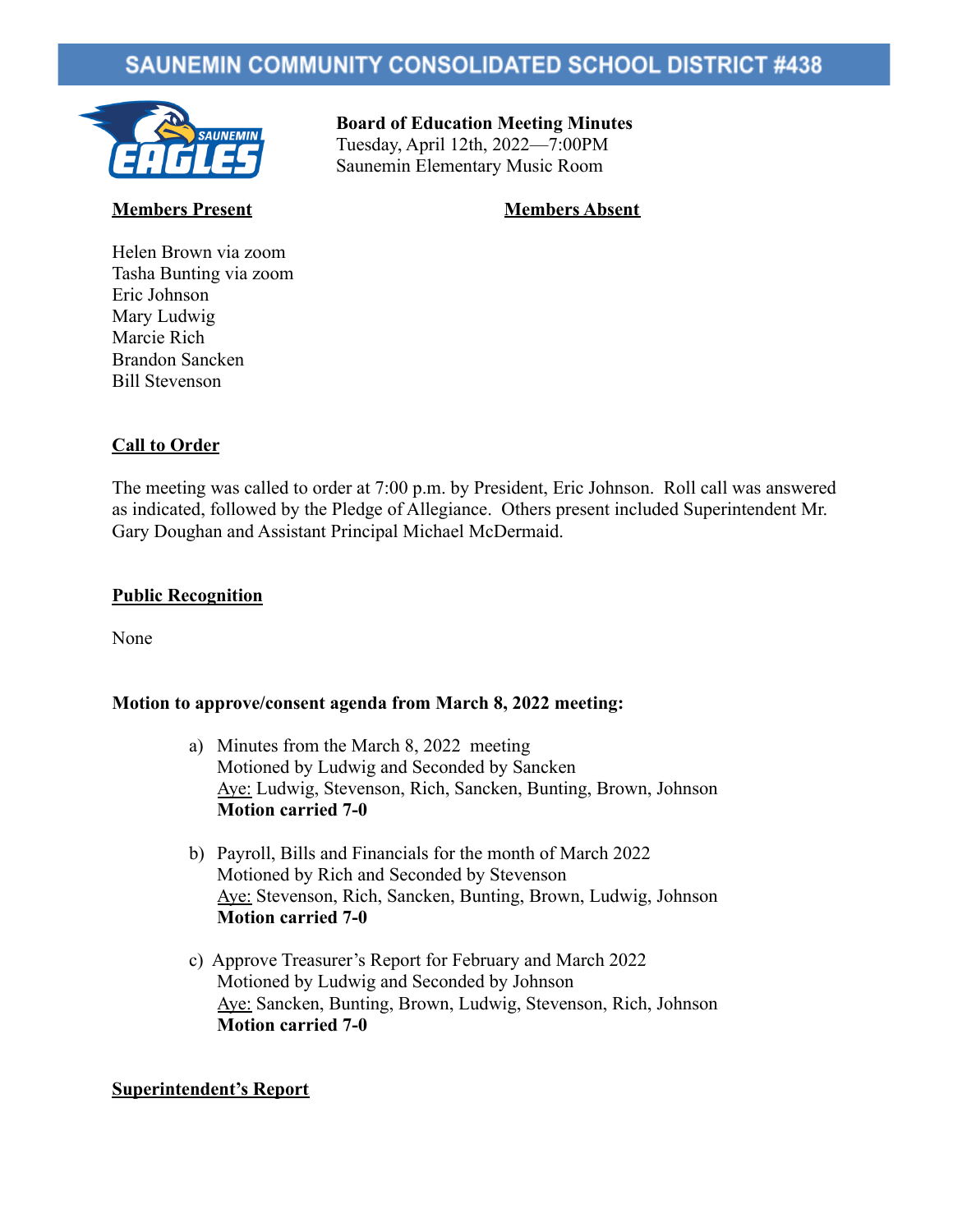- Graduation will be held on Wednesday, May 25, 2022. The ceremony will begin at 7:00 p.m. in the Saunemin Grade School Gym
- Field Trips are currently scheduled. Pre-K and Kindergarten will visit the Miller Park Zoo on Friday, May 20, 2022. 1st-2nd Graders will visit Fair Oaks Farm on Friday, May 6, 2022. 3rd-8th Graders are going to a Peoria Chiefs baseball game versus Wisconsin Timber Rattlers on Wednesday, April 27, 2022
- Interviews are scheduled for Music, Elementary and PE
- Bob Bradford's last day is Friday, April 22, 2022
- Illinois Assessment of Readiness/Illinois Science Assessment testing is in the process of being completed
- Nicholas Doughan and JoAna Leiter were nominated by their teachers to be honored at the Illinois Principals Association on Thursday, April 7, 2022
- Livingston County State's Attorney Randy Yedinak visited the 8th grade class on Friday, April 8, 2022 and shared information about his office, job and other legal highlights for Career Readiness
- We will receive an Evidence Based Funding check in the amount of \$10,405.00
- There is a community service opportunity in Pontiac on Sunday, April 24, 2022 for town clean up
- Discussed future plans for the school building

# **Assistant Principal/Athletic Director**

- Track and Field have currently had 2 Track Meets
- Scholastic Bowl received 2nd Place at the last Bowl
- Discipline has been minor
- Students can earn PBIS prizes

# **Action Items**

- a) Approve Resignation request for Kacey Zimmerman Moved by Sancken and Seconded by Stevenson **Aye:** Brown, Ludwig, Stevenson, Rich, Sancken, Bunting and Johnson **Motion carried 7-0**
- b) Approve School Maintenance Grant Moved by Bunting and Seconded by Sancken **Aye:** Brown, Ludwig, Stevenson, Rich, Sancken, Bunting and Johnson **Motion carried 7-0**

**Motion to Adjourn to Closed Session** *to discuss the appointment, employment, compensation, discipline, performance, or dismissal of specific employees of the public body, collective negotiating matters or deliberations concerning salary schedules for one or more classes of employees, student disciplinary cases.5 ILCS 120/2 (c),(1),(2)*

Moved by Ludwig and Seconded by Stevenson to adjourn to closed session at 7:30 p.m.